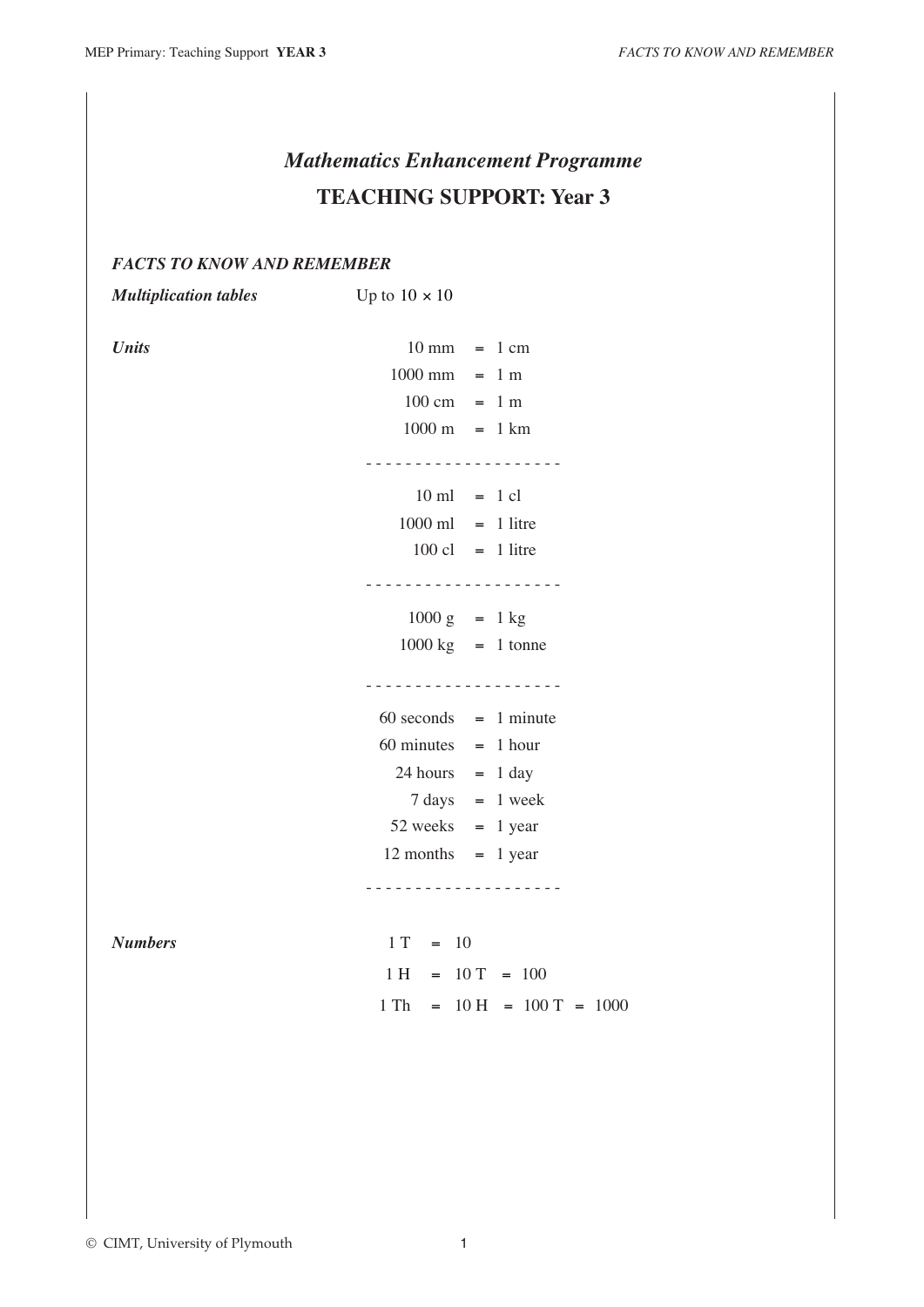

## *Even / Odd*

Whole numbers ending in  $0, 2, 4, 6, 8$  are EVEN (and divisible by 2 with no remainder). Whole numbers ending in 1, 3, 5, 7, 9 are ODD (and have remainder 1 when divided by 2).





(Note that all squares are rectangles and all rectangles are quadrilaterals.)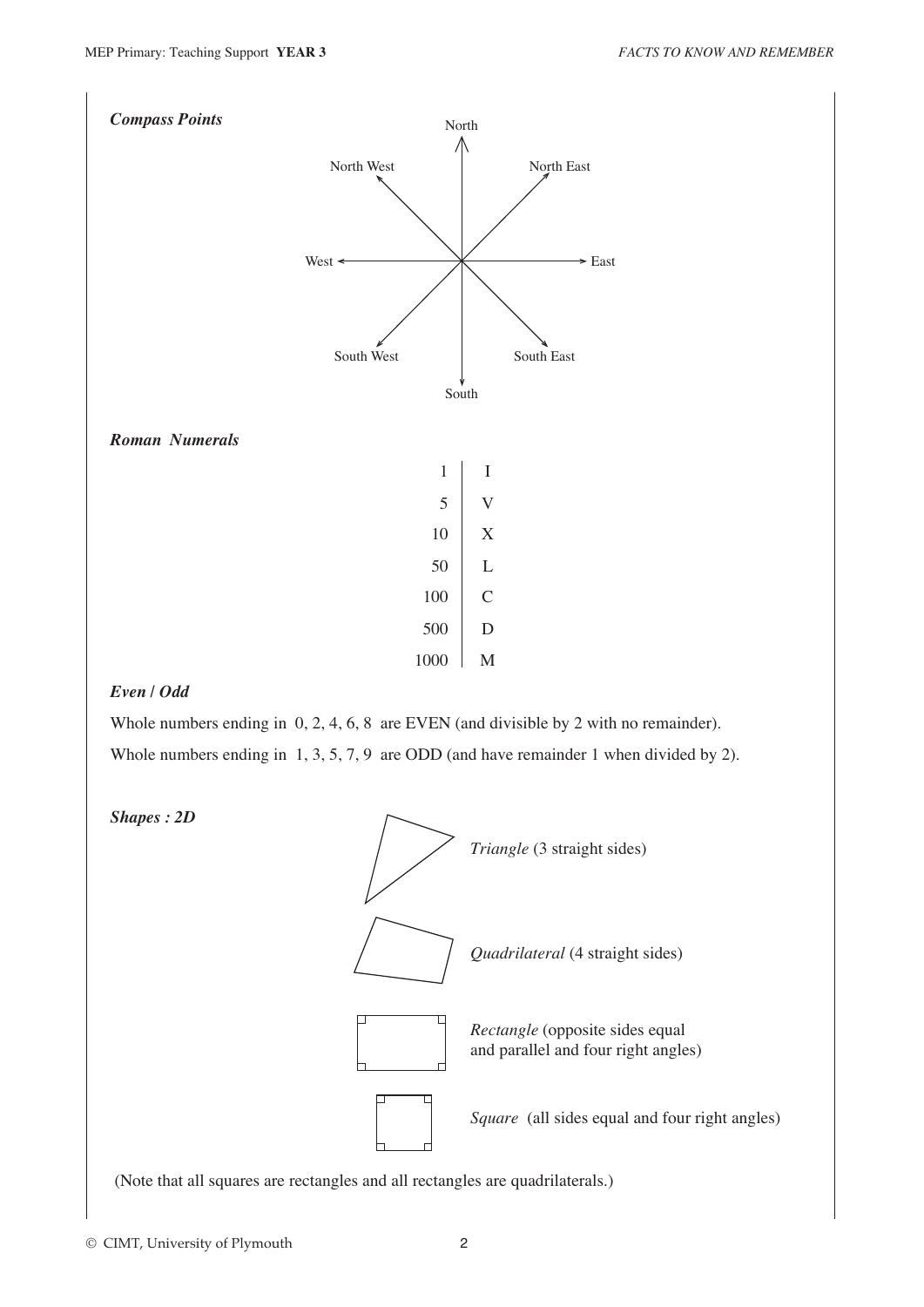